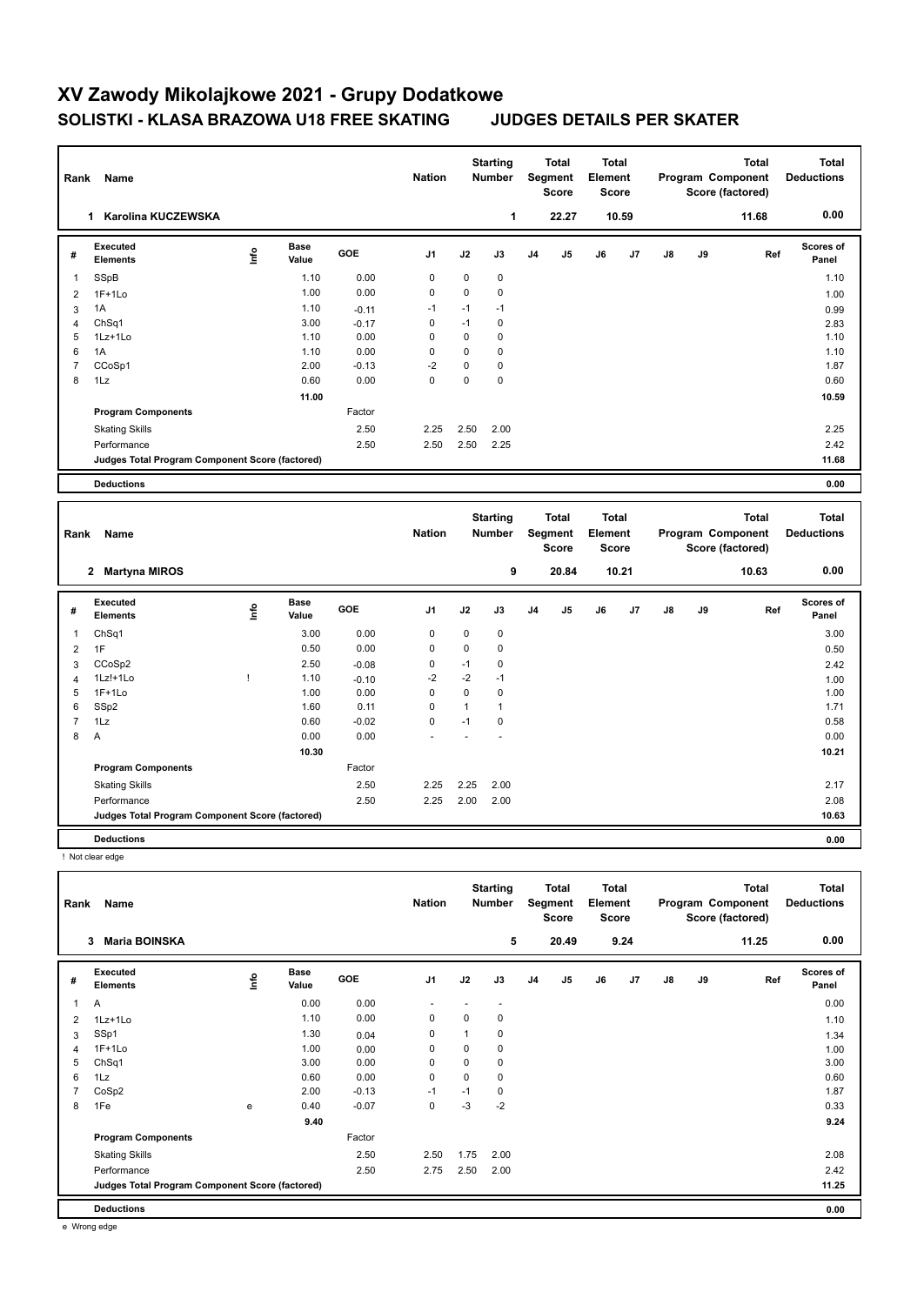| Rank | Name                                            |      |                      |         | <b>Nation</b>  |      | <b>Starting</b><br><b>Number</b> |                | <b>Total</b><br>Segment<br><b>Score</b> | <b>Total</b><br>Element<br><b>Score</b> |      |    |    | <b>Total</b><br>Program Component<br>Score (factored) | <b>Total</b><br><b>Deductions</b> |
|------|-------------------------------------------------|------|----------------------|---------|----------------|------|----------------------------------|----------------|-----------------------------------------|-----------------------------------------|------|----|----|-------------------------------------------------------|-----------------------------------|
|      | 4 Gabriela BANASZAK                             |      |                      |         |                |      | 6                                |                | 19.71                                   |                                         | 8.23 |    |    | 11.48                                                 | 0.00                              |
| #    | <b>Executed</b><br><b>Elements</b>              | lnfo | <b>Base</b><br>Value | GOE     | J <sub>1</sub> | J2   | J3                               | J <sub>4</sub> | J5                                      | J6                                      | J7   | J8 | J9 | Ref                                                   | <b>Scores of</b><br>Panel         |
| 1    | 1Lz+1Lo                                         |      | 1.10                 | 0.00    | 0              | 0    | 0                                |                |                                         |                                         |      |    |    |                                                       | 1.10                              |
| 2    | $1F+1T$                                         |      | 0.90                 | 0.00    | 0              | 0    | 0                                |                |                                         |                                         |      |    |    |                                                       | 0.90                              |
| 3    | CoSpBV                                          |      | 1.13                 | 0.00    | 0              | 0    | 0                                |                |                                         |                                         |      |    |    |                                                       | 1.13                              |
| 4    | 1Lz!                                            |      | 0.60                 | $-0.08$ | $-2$           | $-1$ | $-1$                             |                |                                         |                                         |      |    |    |                                                       | 0.52                              |
| 5    | ChSq1                                           |      | 3.00                 | 0.00    | 0              | 0    | 0                                |                |                                         |                                         |      |    |    |                                                       | 3.00                              |
| 6    | 1Lo                                             |      | 0.50                 | $-0.02$ | 0              | $-1$ | 0                                |                |                                         |                                         |      |    |    |                                                       | 0.48                              |
|      | A                                               |      | 0.00                 | 0.00    |                |      |                                  |                |                                         |                                         |      |    |    |                                                       | 0.00                              |
| 8    | SSpB                                            |      | 1.10                 | 0.00    | 0              | 0    | 0                                |                |                                         |                                         |      |    |    |                                                       | 1.10                              |
|      |                                                 |      | 8.33                 |         |                |      |                                  |                |                                         |                                         |      |    |    |                                                       | 8.23                              |
|      | <b>Program Components</b>                       |      |                      | Factor  |                |      |                                  |                |                                         |                                         |      |    |    |                                                       |                                   |
|      | <b>Skating Skills</b>                           |      |                      | 2.50    | 2.25           | 2.25 | 2.00                             |                |                                         |                                         |      |    |    |                                                       | 2.17                              |
|      | Performance                                     |      |                      | 2.50    | 2.75           | 2.50 | 2.00                             |                |                                         |                                         |      |    |    |                                                       | 2.42                              |
|      | Judges Total Program Component Score (factored) |      |                      |         |                |      |                                  |                |                                         |                                         |      |    |    |                                                       | 11.48                             |
|      | <b>Deductions</b>                               |      |                      |         |                |      |                                  |                |                                         |                                         |      |    |    |                                                       | 0.00                              |

! Not clear edge

| Rank           | Name                                            |       |                      |            | <b>Nation</b>  |          | <b>Starting</b><br><b>Number</b> |                | Total<br>Segment<br><b>Score</b> | <b>Total</b><br>Element<br><b>Score</b> |                |    |    | Total<br>Program Component<br>Score (factored) | <b>Total</b><br><b>Deductions</b> |
|----------------|-------------------------------------------------|-------|----------------------|------------|----------------|----------|----------------------------------|----------------|----------------------------------|-----------------------------------------|----------------|----|----|------------------------------------------------|-----------------------------------|
|                | <b>Ewelina OLECHAWSKA</b><br>5                  |       |                      |            |                |          | 3                                |                | 18.97                            |                                         | 8.94           |    |    | 11.03                                          | $-1.00$                           |
| #              | Executed<br><b>Elements</b>                     | ۴٥    | <b>Base</b><br>Value | <b>GOE</b> | J <sub>1</sub> | J2       | J3                               | J <sub>4</sub> | J5                               | J6                                      | J <sub>7</sub> | J8 | J9 | Ref                                            | <b>Scores of</b><br>Panel         |
| 1              | CCoSpB                                          |       | 1.70                 | 0.00       | 0              | 0        | 0                                |                |                                  |                                         |                |    |    |                                                | 1.70                              |
| 2              | 1A                                              |       | 1.10                 | $-0.11$    | 0              | $-2$     | $-1$                             |                |                                  |                                         |                |    |    |                                                | 0.99                              |
| 3              | 2S<                                             | $\,<$ | 1.04                 | $-0.52$    | $-5$           | $-5$     | $-5$                             |                |                                  |                                         |                |    |    |                                                | 0.52                              |
| 4              | ChSq1                                           |       | 3.00                 | 0.00       | 0              | 0        | 0                                |                |                                  |                                         |                |    |    |                                                | 3.00                              |
| 5              | 1A                                              |       | 1.10                 | $-0.55$    | $-5$           | $-5$     | $-5$                             |                |                                  |                                         |                |    |    |                                                | 0.55                              |
| 6              | SSpB                                            |       | 1.10                 | 0.00       | $\Omega$       | $\Omega$ | 0                                |                |                                  |                                         |                |    |    |                                                | 1.10                              |
| $\overline{7}$ | 1F                                              |       | 0.50                 | 0.00       | $\Omega$       | $\Omega$ | 0                                |                |                                  |                                         |                |    |    |                                                | 0.50                              |
| 8              | 1Lz                                             |       | 0.60                 | $-0.02$    | $\mathbf 0$    | $-1$     | 0                                |                |                                  |                                         |                |    |    |                                                | 0.58                              |
|                |                                                 |       | 10.14                |            |                |          |                                  |                |                                  |                                         |                |    |    |                                                | 8.94                              |
|                | <b>Program Components</b>                       |       |                      | Factor     |                |          |                                  |                |                                  |                                         |                |    |    |                                                |                                   |
|                | <b>Skating Skills</b>                           |       |                      | 2.50       | 2.50           | 2.25     | 2.25                             |                |                                  |                                         |                |    |    |                                                | 2.33                              |
|                | Performance                                     |       |                      | 2.50       | 2.00           | 2.00     | 2.25                             |                |                                  |                                         |                |    |    |                                                | 2.08                              |
|                | Judges Total Program Component Score (factored) |       |                      |            |                |          |                                  |                |                                  |                                         |                |    |    |                                                | 11.03                             |
|                | <b>Deductions</b>                               |       | Falls:               | $-1.00$    |                |          |                                  |                |                                  |                                         |                |    |    |                                                | $-1.00$                           |

< Under-rotated jump

| Rank | Name                                            |      |                      |         | <b>Nation</b>  |      | <b>Starting</b><br><b>Number</b> | Total<br>Segment<br><b>Score</b> |       | <b>Total</b><br>Element<br><b>Score</b> |      | Program Component |    | <b>Total</b><br>Score (factored) | <b>Total</b><br><b>Deductions</b> |
|------|-------------------------------------------------|------|----------------------|---------|----------------|------|----------------------------------|----------------------------------|-------|-----------------------------------------|------|-------------------|----|----------------------------------|-----------------------------------|
|      | 6 Alicja WOLNY                                  |      |                      |         |                |      | 10                               |                                  | 17.73 |                                         | 5.85 |                   |    | 11.88                            | 0.00                              |
| #    | Executed<br><b>Elements</b>                     | ١nf٥ | <b>Base</b><br>Value | GOE     | J <sub>1</sub> | J2   | J3                               | J <sub>4</sub>                   | J5    | J6                                      | J7   | $\mathsf{J}8$     | J9 | Ref                              | <b>Scores of</b><br>Panel         |
| 1    | 1A                                              |      | 1.10                 | 0.00    | 0              | 0    | 0                                |                                  |       |                                         |      |                   |    |                                  | 1.10                              |
| 2    | 1Lz+1Lo                                         |      | 1.10                 | 0.00    | 0              | 0    | 0                                |                                  |       |                                         |      |                   |    |                                  | 1.10                              |
| 3    | 1A                                              |      | 1.10                 | 0.04    | $\mathbf{1}$   | 0    | 0                                |                                  |       |                                         |      |                   |    |                                  | 1.14                              |
| 4    | CCoSp                                           |      | 0.00                 | 0.00    |                |      |                                  |                                  |       |                                         |      |                   |    |                                  | 0.00                              |
| 5    | ChSq                                            |      | 0.00                 | 0.00    |                |      |                                  |                                  |       |                                         |      |                   |    |                                  | 0.00                              |
| 6    | 1F                                              |      | 0.50                 | 0.00    | 0              | 0    | 0                                |                                  |       |                                         |      |                   |    |                                  | 0.50                              |
| 7    | 1Lz+1Lo                                         |      | 1.10                 | $-0.04$ | $\mathbf 0$    | $-2$ | 0                                |                                  |       |                                         |      |                   |    |                                  | 1.06                              |
| 8    | SSpB                                            |      | 1.10                 | $-0.15$ | $-1$           | $-2$ | $-1$                             |                                  |       |                                         |      |                   |    |                                  | 0.95                              |
|      |                                                 |      | 6.00                 |         |                |      |                                  |                                  |       |                                         |      |                   |    |                                  | 5.85                              |
|      | <b>Program Components</b>                       |      |                      | Factor  |                |      |                                  |                                  |       |                                         |      |                   |    |                                  |                                   |
|      | <b>Skating Skills</b>                           |      |                      | 2.50    | 2.75           | 2.25 | 2.25                             |                                  |       |                                         |      |                   |    |                                  | 2.42                              |
|      | Performance                                     |      |                      | 2.50    | 2.50           | 2.25 | 2.25                             |                                  |       |                                         |      |                   |    |                                  | 2.33                              |
|      | Judges Total Program Component Score (factored) |      |                      |         |                |      |                                  |                                  |       |                                         |      |                   |    |                                  | 11.88                             |
|      | <b>Deductions</b>                               |      |                      |         |                |      |                                  |                                  |       |                                         |      |                   |    |                                  | 0.00                              |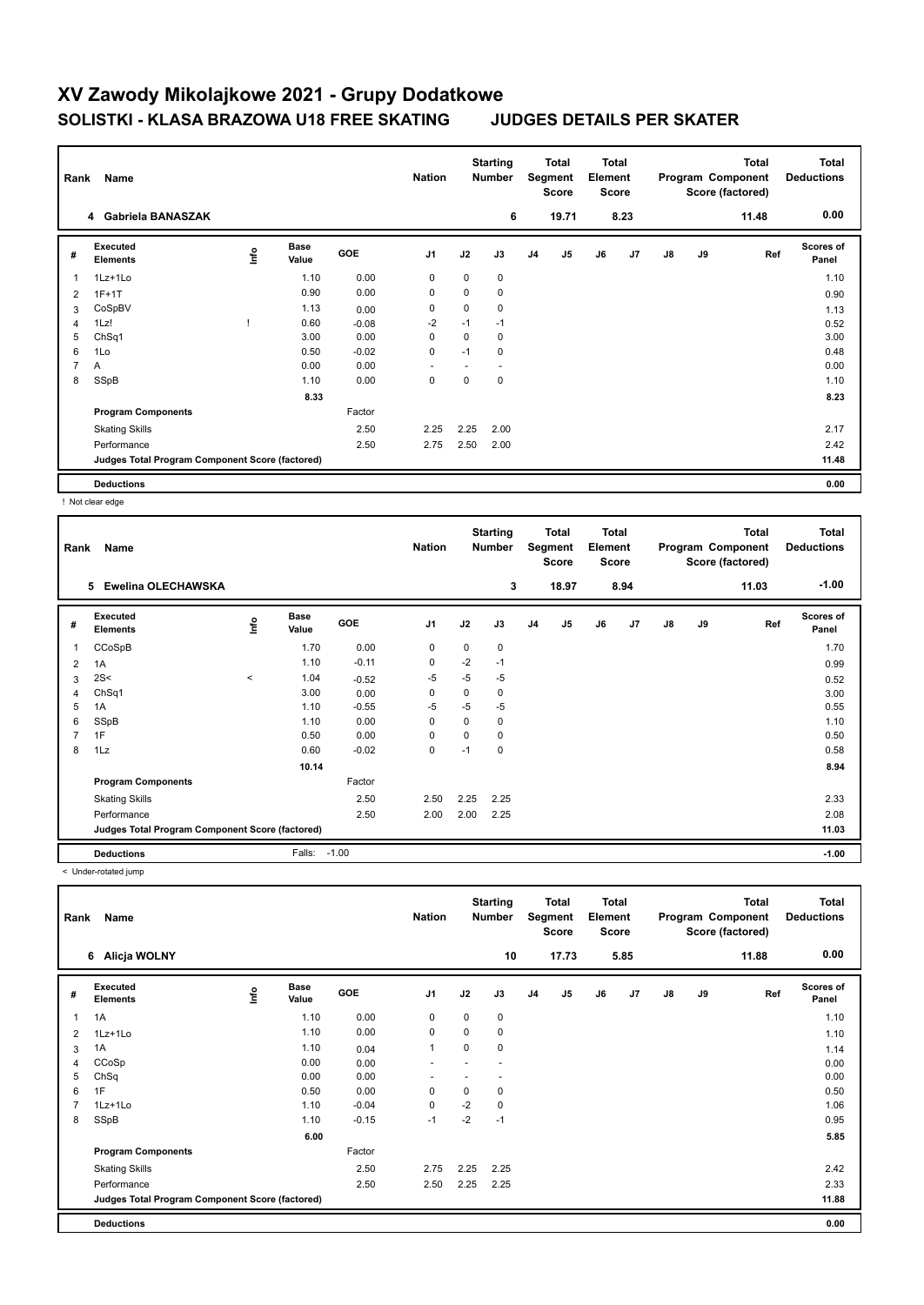| Rank           | Name                                               |                                            |                      |         | <b>Nation</b>  |                          | <b>Starting</b><br><b>Number</b> |    | <b>Total</b><br>Segment<br><b>Score</b> | <b>Total</b><br>Element<br><b>Score</b>        |      |               |    | <b>Total</b><br>Program Component<br>Score (factored) | <b>Total</b><br><b>Deductions</b> |
|----------------|----------------------------------------------------|--------------------------------------------|----------------------|---------|----------------|--------------------------|----------------------------------|----|-----------------------------------------|------------------------------------------------|------|---------------|----|-------------------------------------------------------|-----------------------------------|
|                | 7 Aleksandra WACHOWICZ                             |                                            |                      |         |                |                          | $\overline{7}$                   |    | 17.47                                   |                                                | 7.69 |               |    | 9.78                                                  | 0.00                              |
| #              | <b>Executed</b><br><b>Elements</b>                 | ١nfo                                       | <b>Base</b><br>Value | GOE     | J <sub>1</sub> | J2                       | J3                               | J4 | J5                                      | J6                                             | J7   | $\mathsf{J}8$ | J9 | Ref                                                   | <b>Scores of</b><br>Panel         |
| 1              | $1F+1T$                                            |                                            | 0.90                 | $-0.07$ | $-2$           | $-1$                     | $-1$                             |    |                                         |                                                |      |               |    |                                                       | 0.83                              |
| $\overline{2}$ | 1A                                                 |                                            | 1.10                 | $-0.04$ | 0              | $-1$                     | $\mathbf 0$                      |    |                                         |                                                |      |               |    |                                                       | 1.06                              |
| 3              | CCoSpV                                             |                                            | 0.00                 | 0.00    | ÷.             | $\overline{\phantom{a}}$ | ÷.                               |    |                                         |                                                |      |               |    |                                                       | 0.00                              |
| $\overline{4}$ | $1S+1Lo$                                           |                                            | 0.90                 | 0.00    | $\mathbf 0$    | 0                        | $\mathbf 0$                      |    |                                         |                                                |      |               |    |                                                       | 0.90                              |
| 5              | 1F                                                 |                                            | 0.50                 | $-0.03$ | 0              | $-2$                     | $\mathbf 0$                      |    |                                         |                                                |      |               |    |                                                       | 0.47                              |
| 6              | SSpB                                               |                                            | 1.10                 | 0.00    | 0              | $\mathbf 0$              | $\mathbf 0$                      |    |                                         |                                                |      |               |    |                                                       | 1.10                              |
| $\overline{7}$ | ChSq1                                              |                                            | 3.00                 | $-0.17$ | 0              | $-1$                     | $\mathbf 0$                      |    |                                         |                                                |      |               |    |                                                       | 2.83                              |
| 8              | 1Lo                                                |                                            | 0.50                 | 0.00    | $\Omega$       | 0                        | $\mathbf 0$                      |    |                                         |                                                |      |               |    |                                                       | 0.50                              |
|                |                                                    |                                            | 8.00                 |         |                |                          |                                  |    |                                         |                                                |      |               |    |                                                       | 7.69                              |
|                | <b>Program Components</b>                          |                                            |                      | Factor  |                |                          |                                  |    |                                         |                                                |      |               |    |                                                       |                                   |
|                | <b>Skating Skills</b>                              |                                            |                      | 2.50    | 2.25           | 2.00                     | 2.00                             |    |                                         |                                                |      |               |    |                                                       | 2.08                              |
|                | Performance                                        |                                            |                      | 2.50    | 2.00           | 1.75                     | 1.75                             |    |                                         |                                                |      |               |    |                                                       | 1.83                              |
|                | Judges Total Program Component Score (factored)    |                                            |                      |         |                |                          |                                  |    |                                         |                                                |      |               |    |                                                       | 9.78                              |
|                | <b>Deductions</b>                                  |                                            |                      |         |                |                          |                                  |    |                                         |                                                |      |               |    |                                                       | 0.00                              |
|                |                                                    |                                            |                      |         |                |                          |                                  |    |                                         |                                                |      |               |    |                                                       |                                   |
| Rank           | Name                                               |                                            |                      |         | <b>Nation</b>  |                          | <b>Starting</b><br>Number        |    | <b>Total</b><br>Segment<br><b>Score</b> | <b>Total</b><br><b>Element</b><br><b>Score</b> |      |               |    | Total<br>Program Component<br>Score (factored)        | <b>Total</b><br><b>Deductions</b> |
|                | 8 Aleksandra KULESZA                               |                                            |                      |         |                |                          | 8                                |    | 17.23                                   |                                                | 7.65 |               |    | 9.58                                                  | 0.00                              |
| #              | <b>Executed</b><br><b>Elements</b>                 | lnfo                                       | <b>Base</b><br>Value | GOE     | J <sub>1</sub> | J2                       | J3                               | J4 | J5                                      | J6                                             | J7   | $\mathsf{J}8$ | J9 | Ref                                                   | Scores of<br>Panel                |
| $\mathbf{1}$   | 1Lze                                               | $\mathsf{e}% _{0}\left( \mathsf{e}\right)$ | 0.48                 | $-0.13$ | $-3$           | $-3$                     | $-2$                             |    |                                         |                                                |      |               |    |                                                       | 0.35                              |
| $\overline{2}$ | CCoSp                                              |                                            | 0.00                 | 0.00    | ÷,             | ä,                       | ä,                               |    |                                         |                                                |      |               |    |                                                       | 0.00                              |
| 3              | $1F+1Lo$                                           |                                            | 1.00                 | 0.00    | 0              | 0                        | $\mathbf 0$                      |    |                                         |                                                |      |               |    |                                                       | 1.00                              |
| 4              | ChSq1                                              |                                            | 3.00                 | $-0.17$ | 0              | $-1$                     | $\mathbf 0$                      |    |                                         |                                                |      |               |    |                                                       | 2.83                              |
| 5              | 1A<                                                | $\prec$                                    | 0.88                 | $-0.23$ | $-2$           | $-3$                     | $-3$                             |    |                                         |                                                |      |               |    |                                                       | 0.65                              |
| 6              | SSp1                                               |                                            | 1.30                 | 0.04    | $\mathbf 0$    | $\mathbf{1}$             | $\mathbf 0$                      |    |                                         |                                                |      |               |    |                                                       | 1.34                              |
| $\overline{7}$ | 1Lz!+1Lo                                           | Ţ                                          | 1.10                 | $-0.10$ | $-2$           | $-2$                     | $-1$                             |    |                                         |                                                |      |               |    |                                                       | 1.00                              |
| 8              | 1F                                                 |                                            | 0.50                 | $-0.02$ | $\Omega$       | $-1$                     | $\Omega$                         |    |                                         |                                                |      |               |    |                                                       | 0.48                              |
|                |                                                    |                                            | 8.26                 |         |                |                          |                                  |    |                                         |                                                |      |               |    |                                                       | 7.65                              |
|                | <b>Program Components</b>                          |                                            |                      | Factor  |                |                          |                                  |    |                                         |                                                |      |               |    |                                                       |                                   |
|                | <b>Skating Skills</b>                              |                                            |                      | 2.50    | 2.00           | 1.50                     | 2.00                             |    |                                         |                                                |      |               |    |                                                       | 1.83                              |
|                | Performance                                        |                                            |                      | 2.50    | 2.25           | 1.75                     | 2.00                             |    |                                         |                                                |      |               |    |                                                       | 2.00                              |
|                |                                                    |                                            |                      |         |                |                          |                                  |    |                                         |                                                |      |               |    |                                                       |                                   |
|                | Judges Total Program Component Score (factored)    |                                            |                      |         |                |                          |                                  |    |                                         |                                                |      |               |    |                                                       | 9.58                              |
|                | <b>Deductions</b>                                  |                                            |                      |         |                |                          |                                  |    |                                         |                                                |      |               |    |                                                       | 0.00                              |
|                |                                                    |                                            |                      |         |                |                          |                                  |    |                                         |                                                |      |               |    |                                                       |                                   |
|                | < Under-rotated jump e Wrong edge ! Not clear edge |                                            |                      |         |                |                          |                                  |    |                                         |                                                |      |               |    |                                                       |                                   |

|   | Rank<br>Name                                    |      |                      |         | <b>Nation</b>  |      | <b>Number</b> |                | Segment<br><b>Score</b> | Element<br><b>Score</b> |      |    |    | Program Component<br>Score (factored) | <b>Deductions</b>  |
|---|-------------------------------------------------|------|----------------------|---------|----------------|------|---------------|----------------|-------------------------|-------------------------|------|----|----|---------------------------------------|--------------------|
|   | Zuzanna MODROWSKA<br>9                          |      |                      |         |                |      | 4             |                | 16.74                   |                         | 6.74 |    |    | 10.00                                 | 0.00               |
| # | <b>Executed</b><br><b>Elements</b>              | ١nfo | <b>Base</b><br>Value | GOE     | J <sub>1</sub> | J2   | J3            | J <sub>4</sub> | J5                      | J6                      | J7   | J8 | J9 | Ref                                   | Scores of<br>Panel |
|   | <b>USpB</b>                                     |      | 1.00                 | 0.00    | 0              | 0    | 0             |                |                         |                         |      |    |    |                                       | 1.00               |
| 2 | $1F+1Lo$                                        |      | 1.00                 | 0.00    | 0              | 0    | 0             |                |                         |                         |      |    |    |                                       | 1.00               |
| 3 | Α                                               |      | 0.00                 | 0.00    | ٠              |      |               |                |                         |                         |      |    |    |                                       | 0.00               |
| 4 | 1Lz!                                            |      | 0.60                 | $-0.08$ | $-2$           | $-1$ | $-1$          |                |                         |                         |      |    |    |                                       | 0.52               |
| 5 | $1F+1Lo$                                        |      | 1.00                 | 0.00    | 0              | 0    | 0             |                |                         |                         |      |    |    |                                       | 1.00               |
| 6 | 1S                                              |      | 0.40                 | $-0.01$ | 0              | $-1$ | 0             |                |                         |                         |      |    |    |                                       | 0.39               |
|   | Ch <sub>Sq1</sub>                               |      | 3.00                 | $-0.17$ | 0              | $-1$ | 0             |                |                         |                         |      |    |    |                                       | 2.83               |
| 8 | CSp                                             |      | 0.00                 | 0.00    |                |      |               |                |                         |                         |      |    |    |                                       | 0.00               |
|   |                                                 |      | 7.00                 |         |                |      |               |                |                         |                         |      |    |    |                                       | 6.74               |
|   | <b>Program Components</b>                       |      |                      | Factor  |                |      |               |                |                         |                         |      |    |    |                                       |                    |
|   | <b>Skating Skills</b>                           |      |                      | 2.50    | 2.25           | 1.75 | 1.75          |                |                         |                         |      |    |    |                                       | 1.92               |
|   | Performance                                     |      |                      | 2.50    | 2.50           | 2.00 | 1.75          |                |                         |                         |      |    |    |                                       | 2.08               |
|   | Judges Total Program Component Score (factored) |      |                      |         |                |      |               |                |                         |                         |      |    |    |                                       | 10.00              |
|   | <b>Deductions</b>                               |      |                      |         |                |      |               |                |                         |                         |      |    |    |                                       | 0.00               |

! Not clear edge